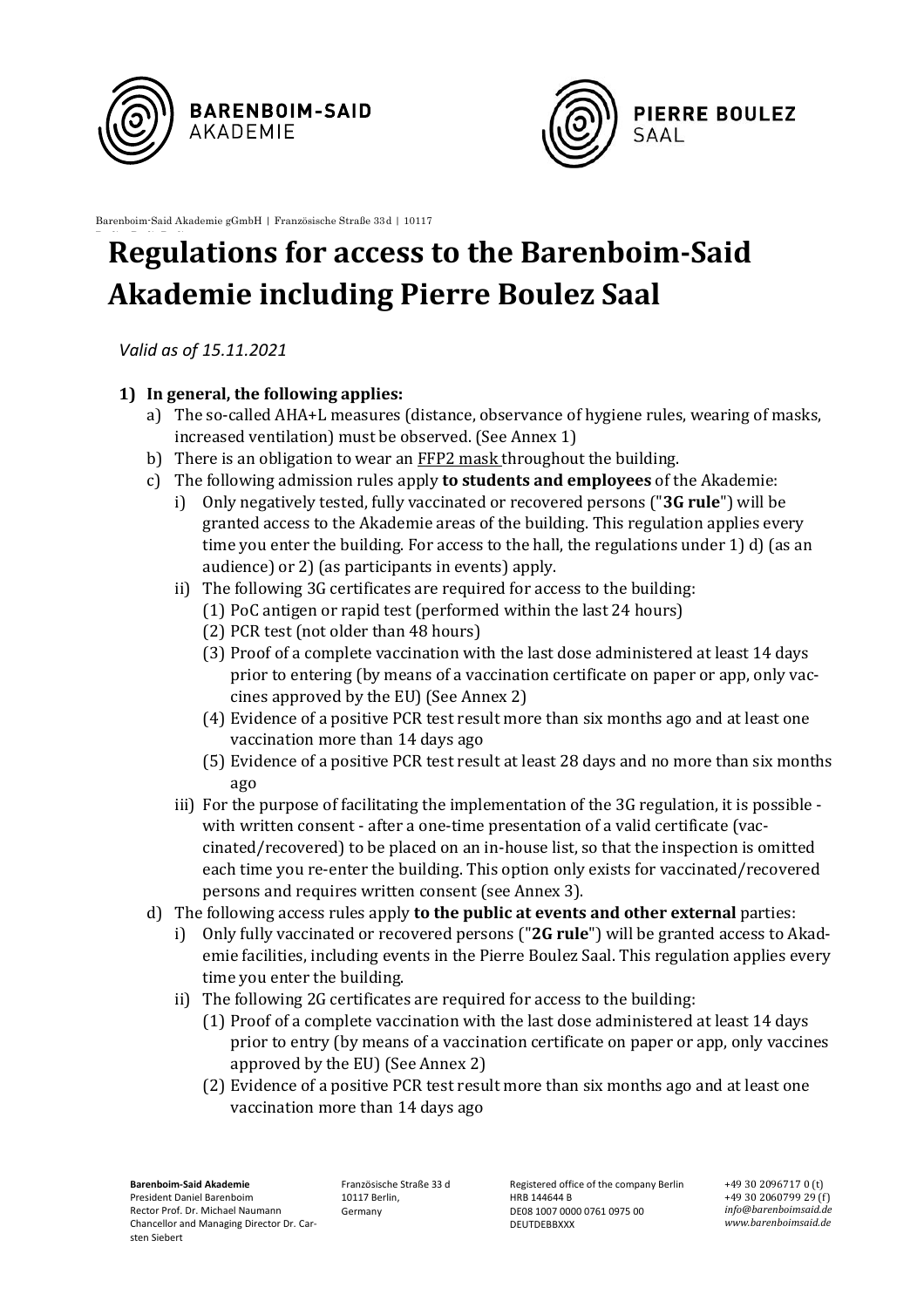

**PIERRE BOULEZ** SAAL

- (3) Evidence of a positive PCR test result at least 28 days and no more than six months ago
- e) Due to the mechanical ventilation system in the Pierre Boulez Saal, which supplies the room with a continuous flow of fresh air (100%), the minimum distance of 1.5 meters can be reduced for the audience to allow for full occupancy within the framework of the current Corona regulations, and the mask requirement can be lifted while seated in the reserved seat. Depending on infection rates, we reserve the right to implement short-term changes to stricter regulations.
- f) The 3G or 2Grule does not apply to children up to the age of 6 or students who are subject to regular testing as part of their school attendance. Proof is provided by student ID card or BVG card.
- g) Due to possible breakthrough infections, convalescents/vaccinated people are also strongly advised to carry out rapid tests regularly.

## <span id="page-1-0"></span>**2) The following additional** rules apply to **artists:**

- a) For rehearsals and concerts in the Pierre Boulez Saal or for rooms rented for the project, 3G+ applies, i.e. vaccinated, recovered or PCR tested. Rapid tests are not accepted.
- b) Before the first start of work, it must be possible to present the project management with a negative result no older than 48 hours. The period can be extended by 48 hours on each occasion by re-testing.
- c) In the absence of a negative test result, participation in rehearsals and concerts cannot take place if the minimum distance cannot be guaranteed and FFP2 masks are not required.
- d) Artists who receive a positive result are obliged to separate themselves immediately and for a period of 14 days from the time the PCR test is carried out (see information on quarantine rules for Berlin Mitte on [berlin.](https://www.berlin.de/ba-mitte/politik-und-verwaltung/aemter/gesundheitsamt/corona/)de). Pierre Boulez Saal cannot cover any costs associated with a legally mandatory quarantine, such as longer hotel stays or travel rebookings that are required as a result. An appropriate travel insurance is strongly recommended.
- e) Artists with corona-like symptoms must immediately undergo an additional rapid test at the request of the project management.
- f) Artists expressly consent to the collection of certain personal data in order to enable possible tracking of possible chains of infection. The project management will collect this data for each project. The data will be kept for a period of two weeks (the documentation of the test result for a period of 48 hours) after the end of the project, protected from inspection by third parties and can be made available to the competent authority on request or handed over on request if necessary. After expiry of the retention period, the presence documentation will be deleted or destroyed. (See Annexes 4 and 5)
- g) All stage configurations must comply with mandatory distances to the audience as detailed in the [industry-specific action guide to the SARS-CoV-2 occupational safety standard](https://www.vbg.de/DE/3_Praevention_und_Arbeitshilfen/3_Aktuelles_und_Seminare/6_Aktuelles/Coronavirus/Brancheninfos_Arbeitsschutzstandard/BuehnenuStudios_Probenbetrieb.pdf?__blob=publicationFile&v=26) of the VBG: The distance between singers and the audience must be at least 4 meters. Musicians with wind instruments should keep a sufficient distance from other people in the direction of the airflow. According to the current state of knowledge, this is at least 2 m. These